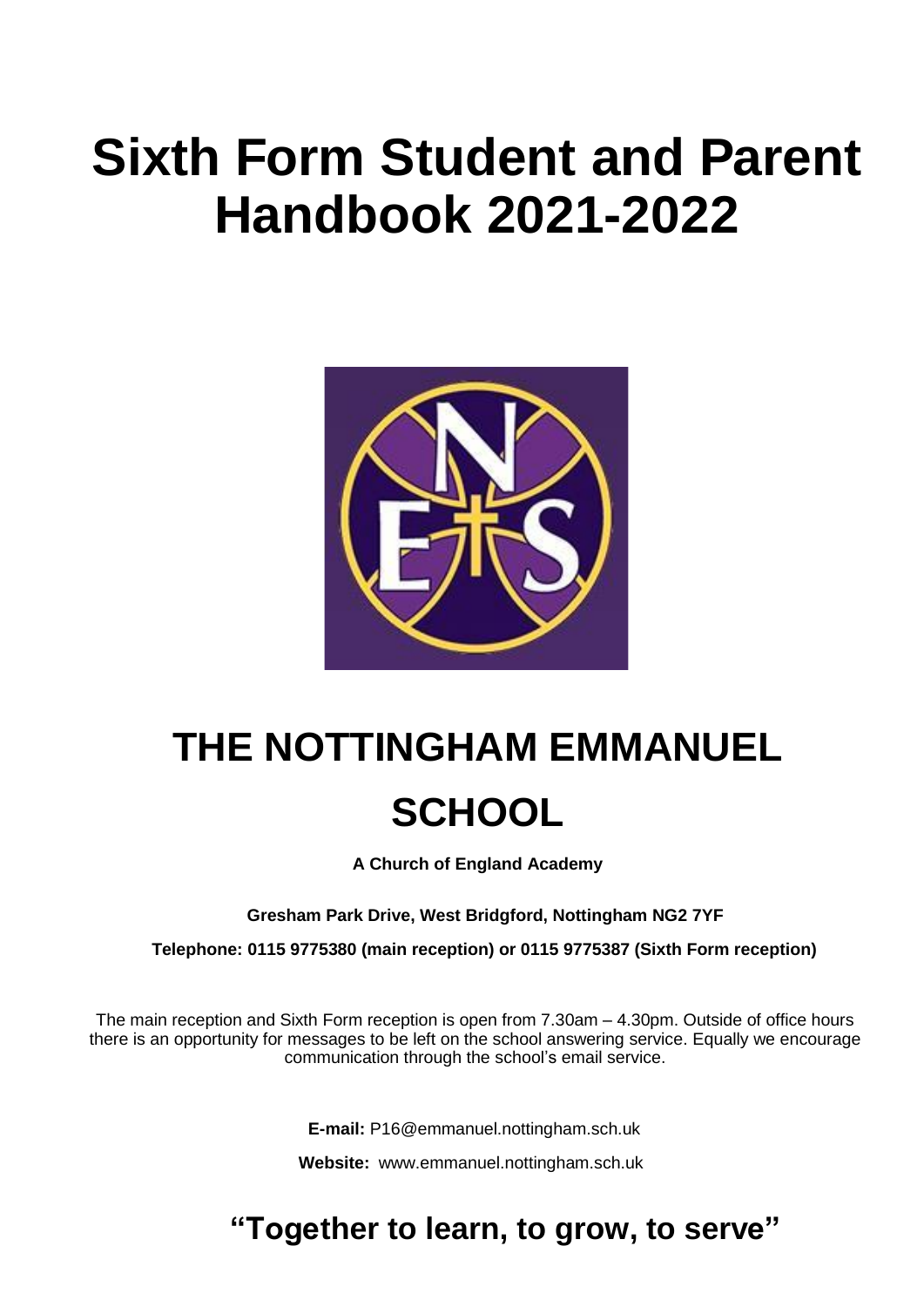## **Parent and Student Handbook**

#### **Page**

| 3      | Welcome Letter                                |
|--------|-----------------------------------------------|
| 4      | Who's Who in Sixth Form?                      |
| 5      | What to Bring/Wear to Sixth Form              |
| 6&7    | The Sixth Form Day                            |
| 8      | Who do I turn to for help?                    |
| 9&10   | <b>Attendance and Punctuality</b>             |
| 11     | The Learner Agreement                         |
| 12&13  | Trust Policies & Sixth Form Codes of Practice |
| 14     | Use of the Sixth Form Centre                  |
| 15& 16 | Assessments, Exams and Progression            |
| 17     | <b>Attitude to Learning Grades</b>            |
| 18     | Applying to University                        |
| 19     | Communication                                 |
| 20     | <b>Financial Support-Bursary Information</b>  |
| 21     | <b>Frequently Asked Questions</b>             |

#### **Equal Opportunities Statement**

Our school actively seeks to provide a relevant, worthwhile and appropriate education for all, acknowledging that the society within which we live is enriched by ethnic diversity, culture and faith of its citizens. We believe that all are equal in the eyes of God. Our aims are designed to ensure that the school creates a culture and environment for students and staff that enables them to be treated equitably, taking account of gender, ethnicity, culture, religion, language, sexual orientation, age, ability, disability and social circumstances. We foster respect, acceptance, understanding and friendship amongst all members of our community and are genuinely committed to eliminating discriminatory practice wherever it may occur.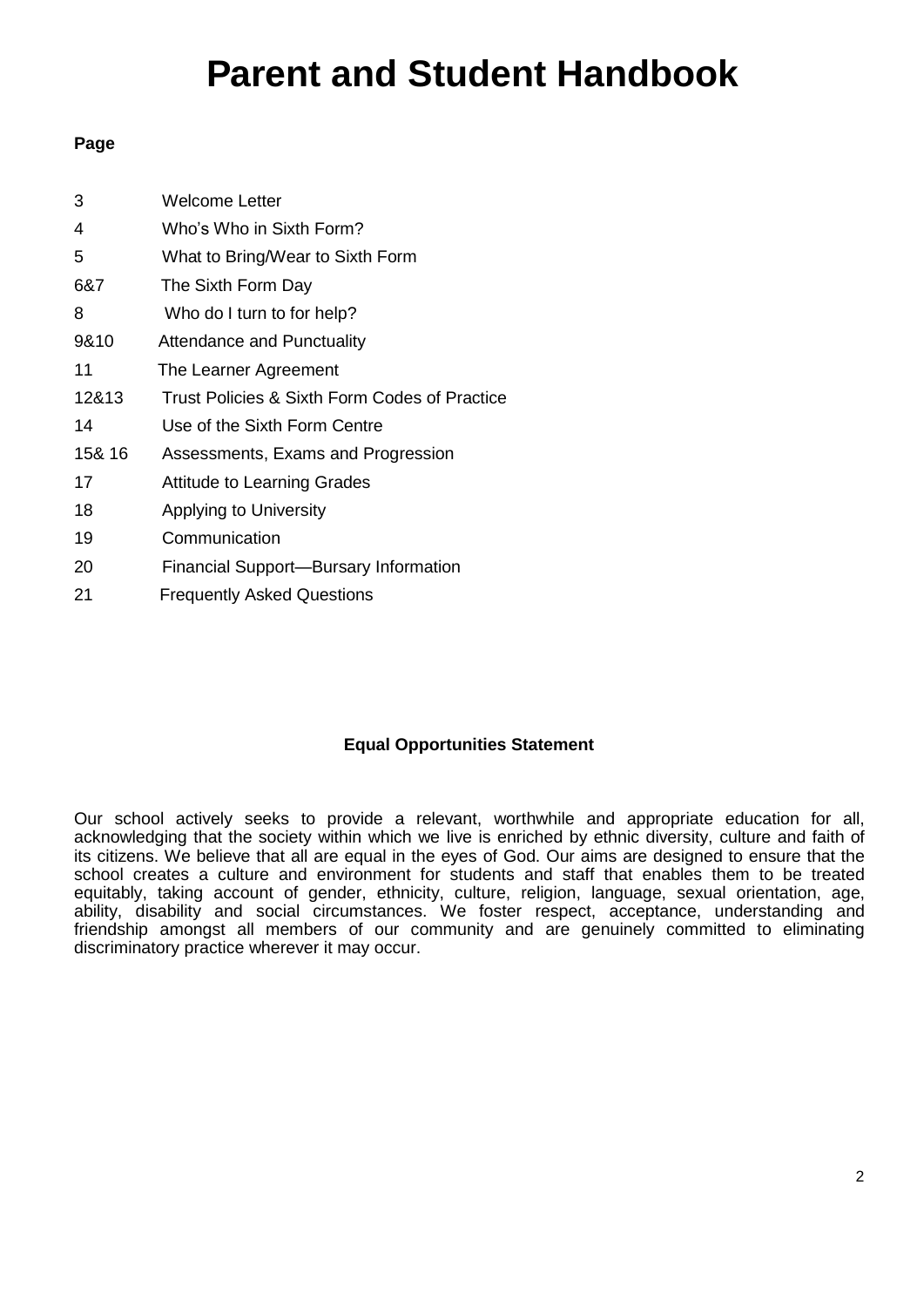### **Welcome to Nottingham Emmanuel School Sixth Form**

Welcome to The Nottingham Emmanuel Sixth Form; we are delighted that you have chosen to study with us as you begin a new and truly exciting stage in your educational journey. Our committed team of staff will provide you with opportunities to excel academically, grow as leaders and stretch your imagination so that you progress onto the most prestigious universities and ambitious employment and apprenticeship pathways. We believe that success in the Sixth Form depends upon a deep level of personal commitment and the motivation to do well.

We are a Church of England Academy and Sixth Form. We believe our Christian service to the local community and our students is motivated by the desire to remove any barriers that are preventing students achieving or reducing their aspiration. This Christian service is based on the words of Paul in the Bible **'I am able to do all things through Him who strengthens me' (Philippians 4:13)**. As a school we believe that our faith in God will enable us to have the strength and resilience needed to learn from Him and each other, to grow in faith, knowledge and experience and to serve our local community. Our Christian ethos is firmly grounded in the four values of Wisdom, Hope, Community and Dignity which run through all of our interactions with each other as well as our decision-making processes

We strive to ensure that self-confidence, ambition and purpose are consistently nurtured through praise, encouragement, and celebration of achievement. Standards and expectations are high and an ambitious culture of learning is developed through a wide range of engaging and enterprising educational opportunities, both within and beyond the classroom. We welcome those of other faiths and those who have none, regarding spiritual development as a key component of a rounded and aspirational educational experience.

We want you to feel valued as individuals and we will make sure that we listen to you and provide a programme of study to meet your needs. You will receive support from your form tutor, subject teachers and all of the Sixth Form team to make sure that you can do well in your studies but also to challenge you to reach your potential.

We offer careers guidance and extensive support when applying to university, for an apprenticeship, or for the pathway you decide to follow. In addition to your programme of study, you will be provided with opportunities for enrichment. You may want to become a member of the Sixth Form Student Leadership Team, take part in a sporting activity, complete your Duke of Edinburgh Award, go out to Ghana to support our sister school or volunteer to support younger students.

We expect you to remain motivated and always to try to produce the best work possible by the deadlines that you are given. We expect high standards of attendance, behaviour and dress and to always remember that you are a role model for younger students in the Nottingham Emmanuel School.

Whilst students in Sixth Form are encouraged to be independent as they make the transition into adulthood, we maintain regular communication with parents/guardians regarding all aspects of Sixth Form life to promote a united support network from staff and parents/guardians. For this purpose, we encourage all parents to log on Go4Schools — an online tool which parents are able to access for an overview of attendance, student progress and character for learning. Parents are also encouraged to make contact with us as soon as a need arises by calling Sixth Form reception 0115 9775387 who will make sure that your concern is passed on to the relevant member of staff.

We wish you every success in your studies and hope that you will make full use of your time in Nottingham Emmanuel Sixth Form to prepare for your future.

Good luck!

The Sixth Form Team 3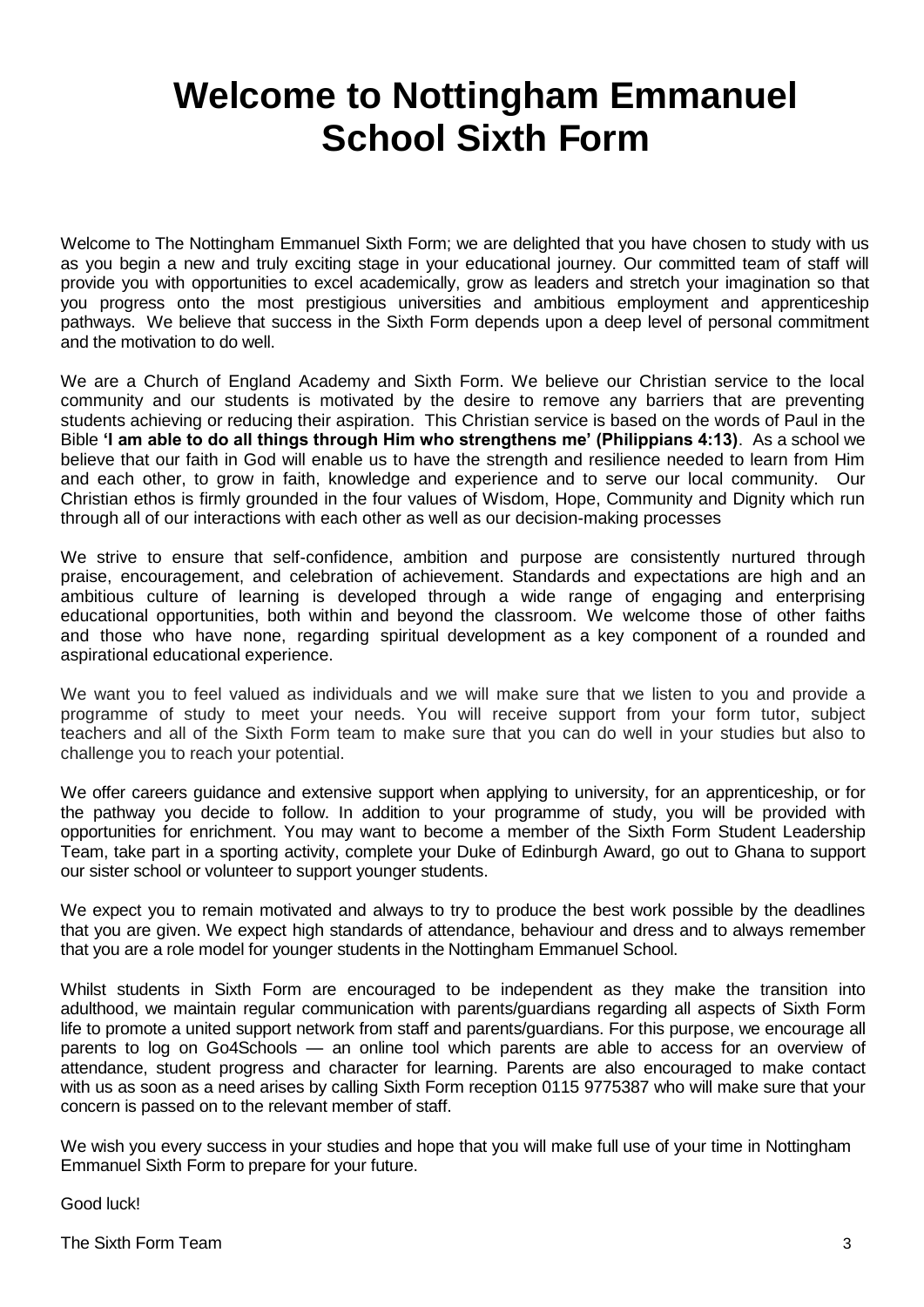## **Who's Who in Sixth Form?**

| <b>Name</b>                  | Role                                                 | Email                                                               |
|------------------------------|------------------------------------------------------|---------------------------------------------------------------------|
| Mr J Saunders                | Assistant Principal/Strategic Lead for<br>Sixth Form | JSA@emmanuel.nottingham.sch.uk                                      |
| Mr J Irons                   | Head of Sixth Form                                   | JIR@emmanuel.nottingham.sch.uk                                      |
| Mr R Holness                 | Sixth Form Year Leader                               | rholness@emmanuel.nottingham.sch.uk                                 |
| Ms L Eatherington            | Sixth Form Academic Mentor                           | LEA@emmanuel.nottingham.sch.uk                                      |
| Ms K Wilkinson               | Sixth Form Academic Mentor                           | kwilkinson@emmanuel.nottingham.sch.uk                               |
| <b>TBC</b>                   | Sixth Form Administrator                             | P16@emmanuel.nottingham.sch.uk                                      |
| Mr J Bugg                    | Sixth Form Tutor                                     | JBU@emmanuel.nottingham.sch.uk                                      |
| Dr K Oates                   | <b>Sixth Form Tutor</b>                              | KOA@emmanuel.nottingham.sch.uk                                      |
| Ms B Watson                  | Sixth Form Tutor                                     | BWT@emmanuel.nottingham.sch.uk                                      |
| Ms C Ball                    | <b>Sixth Form Tutor</b>                              | cball@emmanuel.nottingham.sch.uk                                    |
| Mr C Stanfield               | <b>Sixth Form Tutor</b>                              | cstanfield@emmanuel.nottingham.sch.uk                               |
| Ms D Tildsley                | Sixth Form Tutor                                     | DTI@emmanuel.nottingham.sch.uk                                      |
| Ms B Webster                 | Sixth Form Tutor                                     | BWB@emmanuel.nottingham.sch.uk                                      |
| Ms S Robinson/<br>Ms D Reuss | Sixth Form Tutor                                     | SRO@emmanuel.nottingham.sch.uk<br>dreuss@emmanuel.nottingham.sch.uk |
| Ms W Moore                   | Sixth Form Tutor                                     | WMO@emmanuel.nottingham.sch.uk                                      |
| Ms A Davis                   | <b>Sixth Form Tutor</b>                              | ADA@emmanuel.nottingham.sch.uk                                      |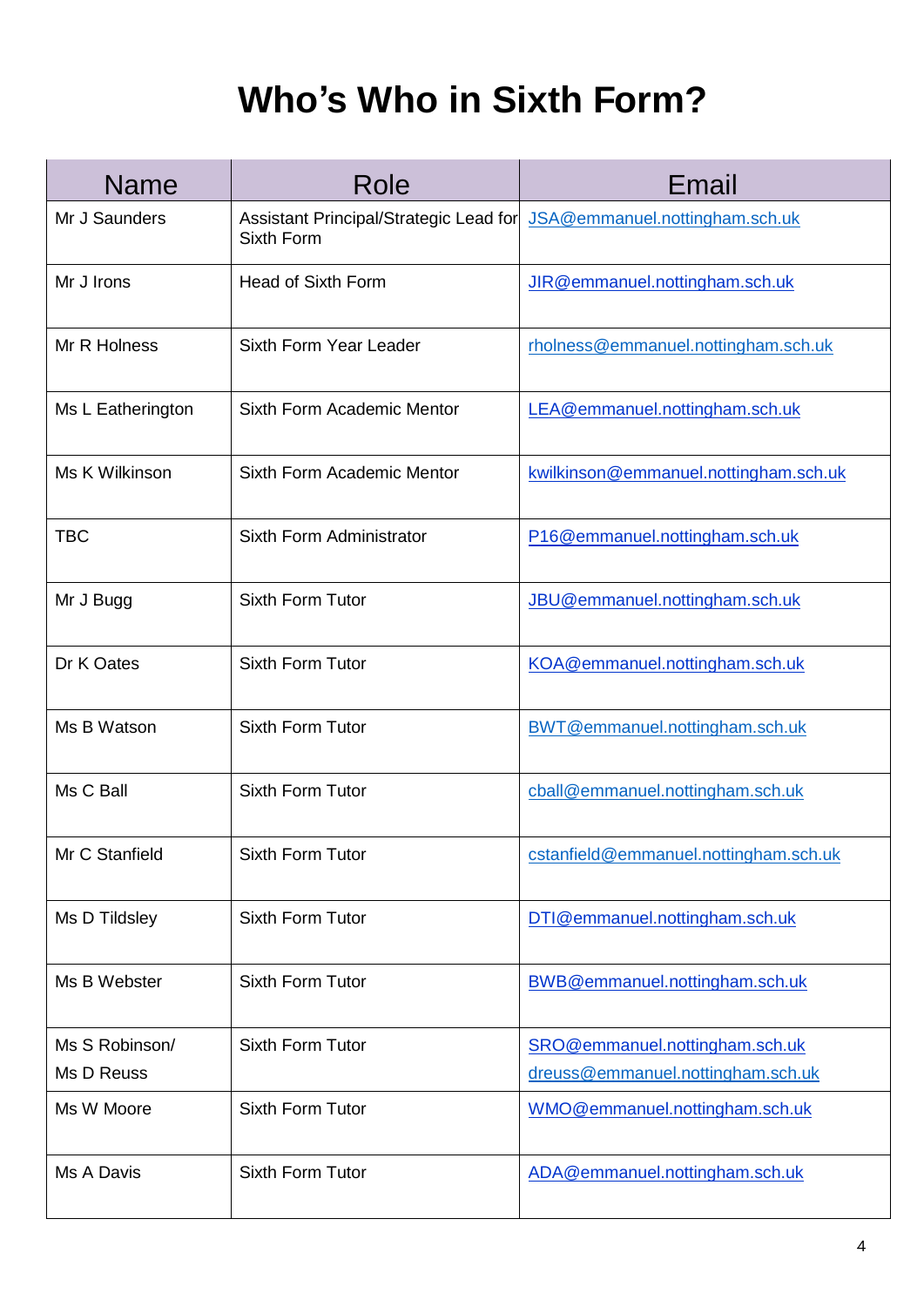### **What to Bring to Sixth Form**

Subject teachers will make known any specific equipment needed for their students, but all should attend Sixth Form prepared with:

- A lever arch folder
- A4 paper
- Spare pen/pencils
- Ruler/eraser
- A calculator for Science, Maths etc.
- You are welcome to bring your own laptop but please note that our insurance will not cover damage or loss of personal possessions e.g. laptops, phones or any personal belongings.

### **What to Wear in Sixth Form**

One of the privileges of being a Sixth Former is no longer having to wear a uniform. However we still expect students to take pride in their appearance and set a good example to younger students in the school as well as to staff and external visitors.

In keeping with these principles, students should not wear dress that undermines the value of the school or causes offence.

To provide absolute clarity:

- Hats and hoods should be removed during lessons and Acts of Worship
- Underwear, cleavage or midriffs must not be visible
- Clothing should be smart, clean and modest with no offensive slogans
- Sliders and flip flops must not be worn

This list is not exhaustive and individual judgements may be made by the Sixth Form team. In all of this, the emphasis is on self-respect, maturity and setting a good example. We remind students that they will be asked to return home to change if their style of dress contravenes this dress code.

#### **Lanyards**

For safeguarding reasons, students are required to wear a lanyard and access/identity card around their necks at all times as it is an essential form of identification. It is also used to access buildings and rooms and to pay for food. Should you forget or lose your lanyard, you MUST inform the Sixth Form administrator immediately.

### **IT Accounts and Email**

All students will be issued with an IT log on and email account at the start of the year. For existing Emmanuel students their IT account details will not change. Students are expected to check their email account daily for information from their subject teachers or from the wider Sixth Form team.

### **Mobile Phones/Head Phones**

Whilst students can bring a mobile phone into Sixth Form, it should be switched off during Acts of Worship, exams, tutor time and during ALL lessons (unless directed otherwise by the teacher) as well as in the library or silent study areas. Use of mobile phones by Sixth Formers is not permitted across the school site other than in the Sixth Form study hub. Members of staff are entitled to confiscate mobile phones if they are used inappropriately. Headphones are NOT to be worn in class or across the school site. Outside of the Study Hub, they should not be visible.

#### **Laptops**

Students are permitted to bring their own laptops to Sixth Form. As with all personal belongings, they remain the responsibility of the student at all times. 5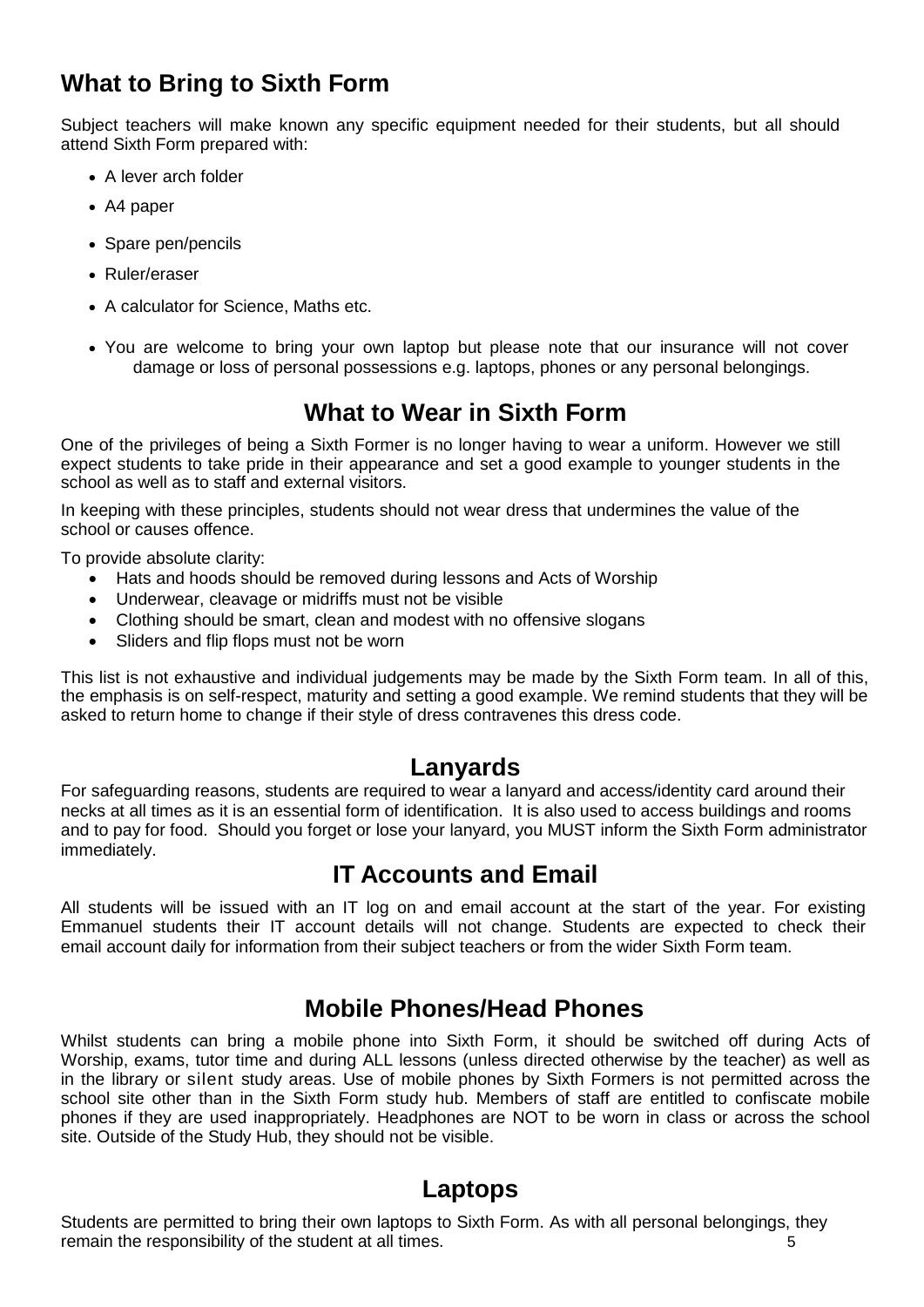## **The Sixth Form Day**

| <b>MONDAY, TUESDAY, WEDNESDAY, FRIDAY</b> |                                                      |  |  |
|-------------------------------------------|------------------------------------------------------|--|--|
| 8.25                                      | You must arrive <b>before</b> 8.25am                 |  |  |
| 08.30                                     | <b>Tutor Period/Act of Worship</b>                   |  |  |
| 09.00                                     | Period 1                                             |  |  |
| 10.00                                     | <b>BREAK</b>                                         |  |  |
| 10.15                                     | Period 2                                             |  |  |
| 11.15                                     | Period 3a or lunch if you have no lesson this period |  |  |
| 12.10                                     | Period 3b or lunch if you have no lesson this period |  |  |
| 13.10                                     | Period 4                                             |  |  |
| 14.10                                     | Period 5                                             |  |  |
| 15.10                                     | Period 6                                             |  |  |

| <b>THURSDAY</b> |                                                      |  |
|-----------------|------------------------------------------------------|--|
| 8.25            | You must arrive <b>before</b> 8.25am                 |  |
| 08.30           | Period 1                                             |  |
| 09.25           | Period 2                                             |  |
| 10.20           | <b>BREAK</b>                                         |  |
| 10.35           | Period 3                                             |  |
| 11.30           | Period 4a or lunch if you have no lesson this period |  |
| 12.20           | Period 4b or lunch if you have no lesson this period |  |
| 13.10           | Period 5                                             |  |
| 14.00           | <b>ENRICHMENT</b>                                    |  |

### **Act of Worship – Mondays and Wednesdays 8.30 -8:55am**

The Nottingham Emmanuel School is proud of its Christian heritage and the ethos that this history creates. Students are required to attend an Act of Worship at 8.30am every Monday and Wednesday morning. This is an important part of the Sixth Form week where we join together as a whole community and where important information and notices are given to students. Acts of Worship are compulsory and take place every week.

### **Tutor Period and Meetings with your Tutor**

Tutor Periods are held every week. They are compulsory and count towards attendance data. It is very important that students attend tutor periods and get to know their tutor as they will be first point of contact for students and parents, should they need to discuss any issues relating to life in Sixth Form. Tutors can provide support and guidance about all aspects of Sixth Form. The tutors will pass on any issues to the appropriate staff member where necessary. Tutors meet with small groups of students to ensure that students are seen at regularly each term.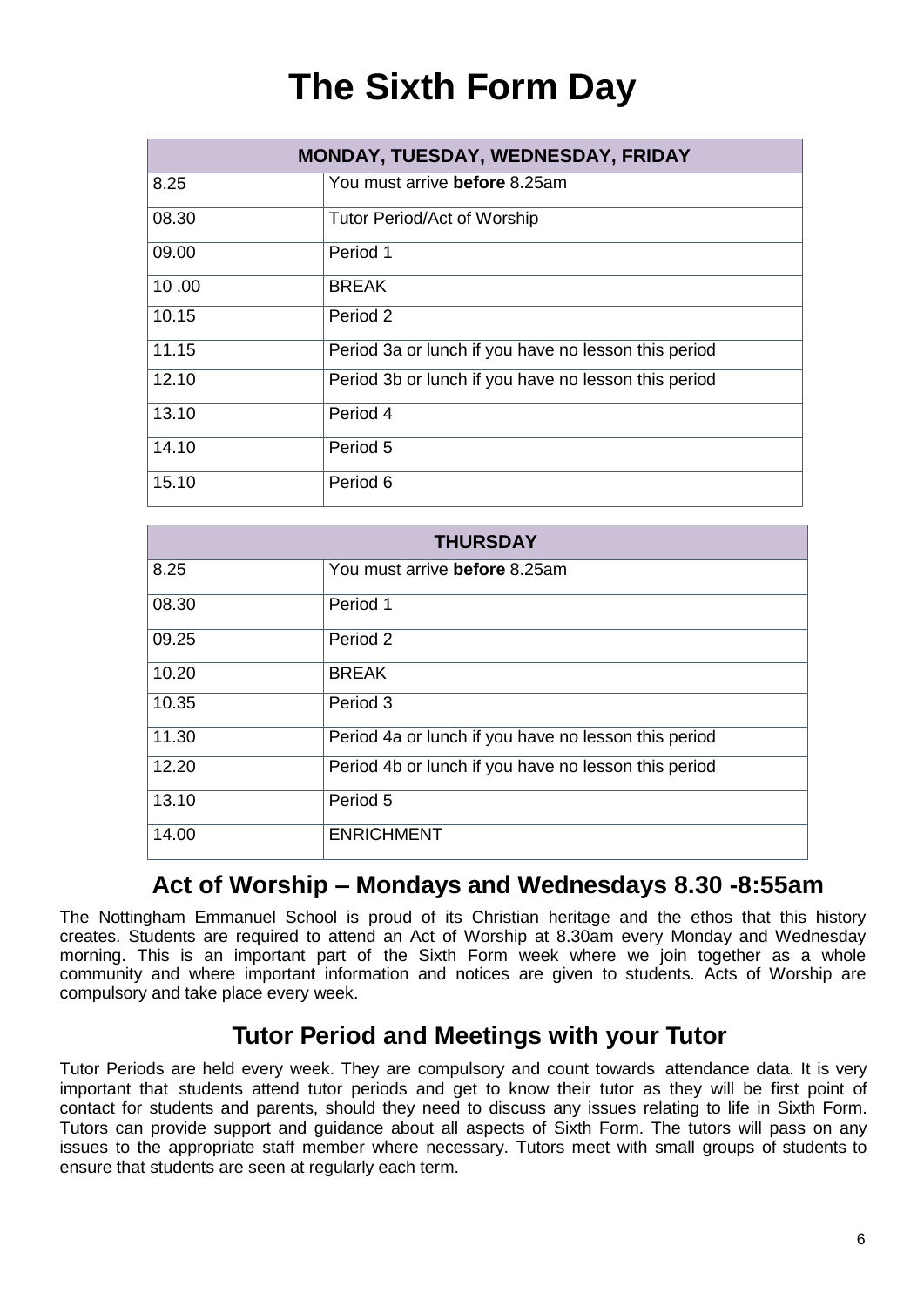### **Appointments with Staff**

If an appointment with a specific member of staff is required, a prearranged appointment should be made. Visiting parents/ guardians must sign in at the main reception on arrival where they will be issued with a visitor's ID badge. Should you need to speak to your tutor/ subject teacher on a one to one basis, you can email them at any time to arrange a mutually convenient appointment.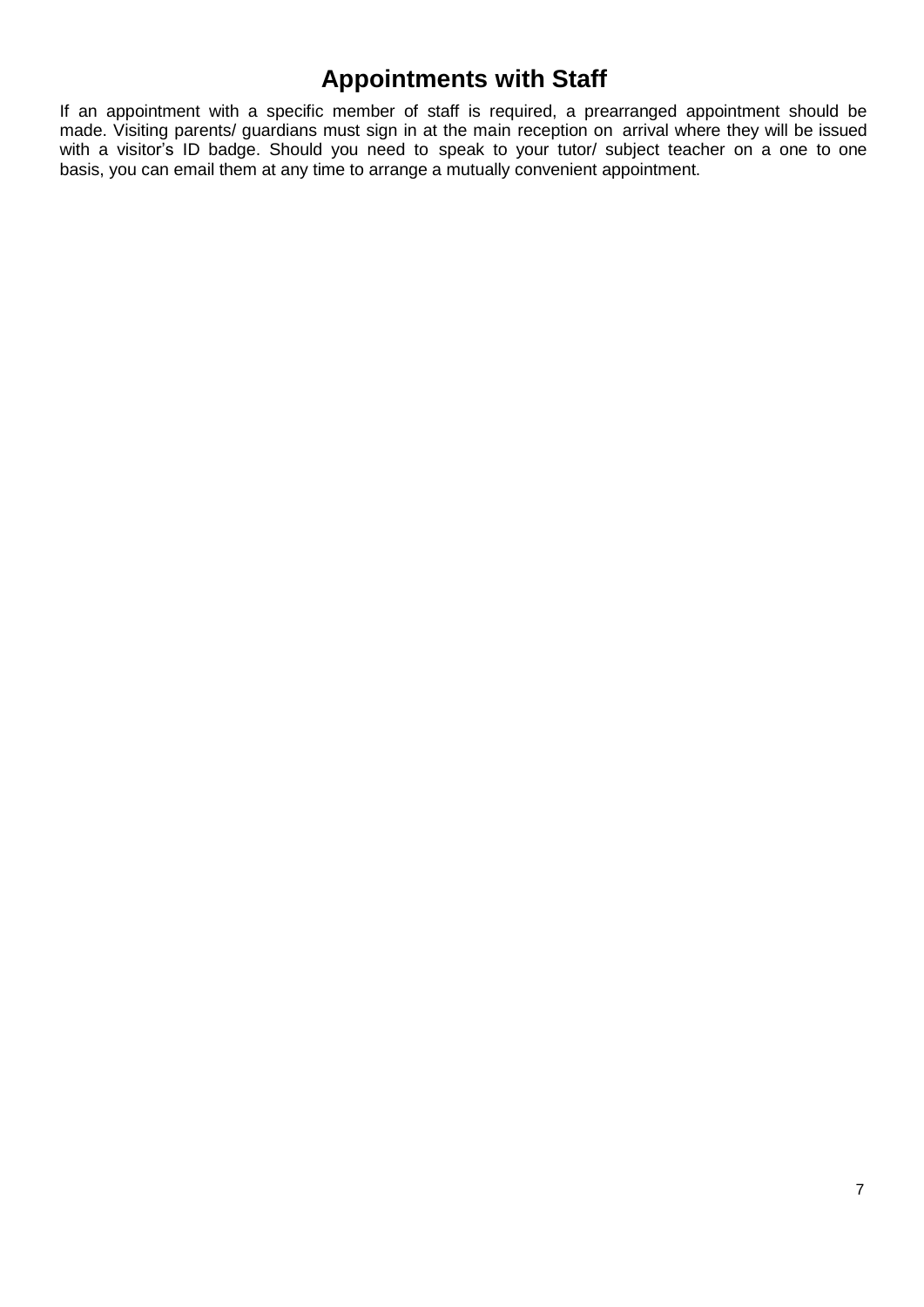## **Who Do I Turn To For Help?**

The following table is designed to highlight who to contact in some of the more common pastoral and academic matters. Parents are encouraged to contact members of staff by email or by telephone. Staff will follow up the issues raised and in turn inform parents of the outcomes. We aim to respond to messages left by parents within two school days. Parents MUST inform the Sixth Form administrator as a matter of urgency if any contact details change.

| Academic progress (after contact with subject teacher and/or<br>Head of Department)<br>Student welfare, including health issues<br>Matters relating to homework assignments                                    | <b>FORM TUTOR</b>                                              |
|----------------------------------------------------------------------------------------------------------------------------------------------------------------------------------------------------------------|----------------------------------------------------------------|
| Matters relating to overall academic progress,<br>UCAS process, intervention strategies and student behaviour or<br>escalated issues relating to pastoral care and student welfare<br><b>Family situations</b> | <b>HEAD OF SIXTH FORM</b><br><b>SIXTH FORM YEAR LEADER</b>     |
| Student absence and lateness<br>Change of detail information<br>Lost property                                                                                                                                  | SIXTH FORM ADMINISTRATOR                                       |
| Initial subject concerns and concerns about academic progress<br>in a particular subject                                                                                                                       | <b>SUBJECT TEACHER/</b><br><b>HEAD OF</b><br><b>DEPARTMENT</b> |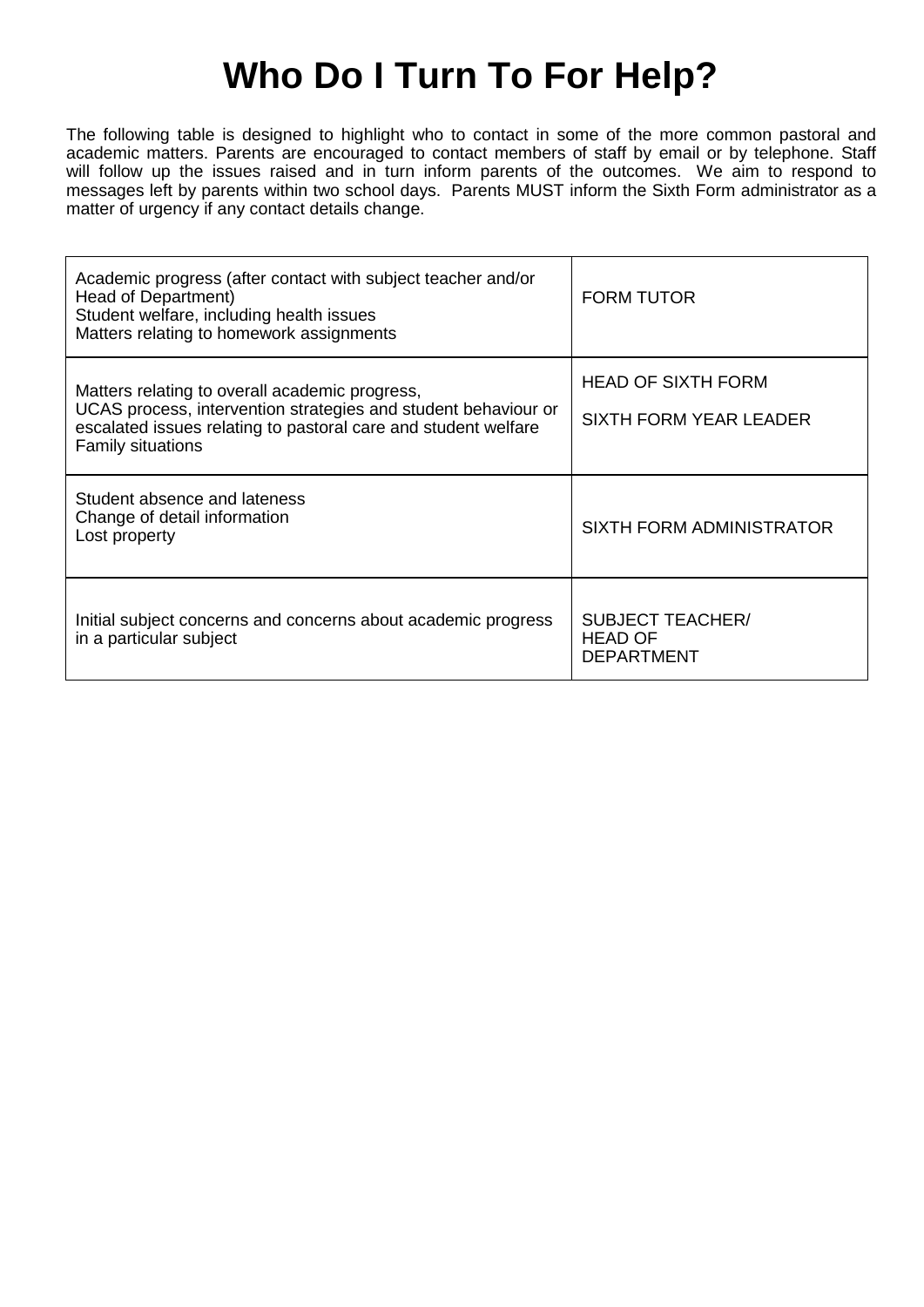## **Attendance and Punctuality**

All students are expected to attend Act of Worship, Tutor Periods, tutor meetings and attend all timetabled lessons. We use electronic registration for each lesson, which allows us to accurately track attendance. Your attendance should not fall below 96% each week. For any students receiving the bursary, payment may be withheld should attendance not meet the threshold outlined in the bursary policy.

#### **Student sign in/out**

Students are required to wear a lanyard and access/identity card around their necks at all times. Whenever they come in or go out of Sixth Form they should scan their access card on the reader that is located on bottom floor B block corridor, outside the Sixth Form admin office. This does not replace tutor or lesson registration but ensures we know where students are at all points during the day.

#### **Absence Due to Illness**

If you are unable to attend Sixth Form due to illness or unexpected absence a parent/guardian must:

- Telephone the Sixth Form office on 0115 977 5387 or email [P16@emmanuel.nottingham.sch.uk](mailto:P16@emmanuel.nottingham.sch.uk) **by 8.25am on the day of the absence**
- Contact the Sixth Form every day until you return

Medical absences for more than five consecutive days will require a medical certificate from your doctor. This is especially important if you are absent just before or during exams.

Students unexpectedly needing to go home during the school day must report to the Sixth Form office to obtain permission **BEFORE** leaving. Students **MUST NOT** curtail their school day without informing the office.

#### **Advance Notice Absence**

If students know in advance that they are going to be absent for any reason they must seek authorisation from the Head of Sixth Form prior to the day of absence to ensure the absence has been agreed. Students should obtain any work that is to be covered during the missed sessions.

Such authorised absences include University Open Days (we expect students to book visits to universities on Saturdays if the university offers this) and interviews, or pre-scheduled hospital/ orthodontic appointments.

#### **Unauthorised Absences**

Routine GP and dental appointments and driving lessons **must not** be made in lesson times and will not be authorised. Unsatisfactory levels of attendance may result in the withdrawal of a student's place in Sixth Form.

#### **Holidays**

Holidays during term time are not permitted. Should a request be necessary, this must be made in writing to the School Principal and may only be granted due to extenuating circumstances.

#### **Single Lessons Missed**

Students who miss individual lessons within the school day will be asked to provide an explanation for the absence. Parents/guardians of students who repeatedly miss individual lessons will be contacted and this may result in a parental meeting.

#### **All-Day Absences**

Our admin team will endeavour to contact all parents/guardians when students miss a complete day. After the third all-day absence, the Sixth Form team will contact parents/guardians.

#### **Please note that in serious cases of absenteeism,** st**udent's place in Sixth Form may be at risk.**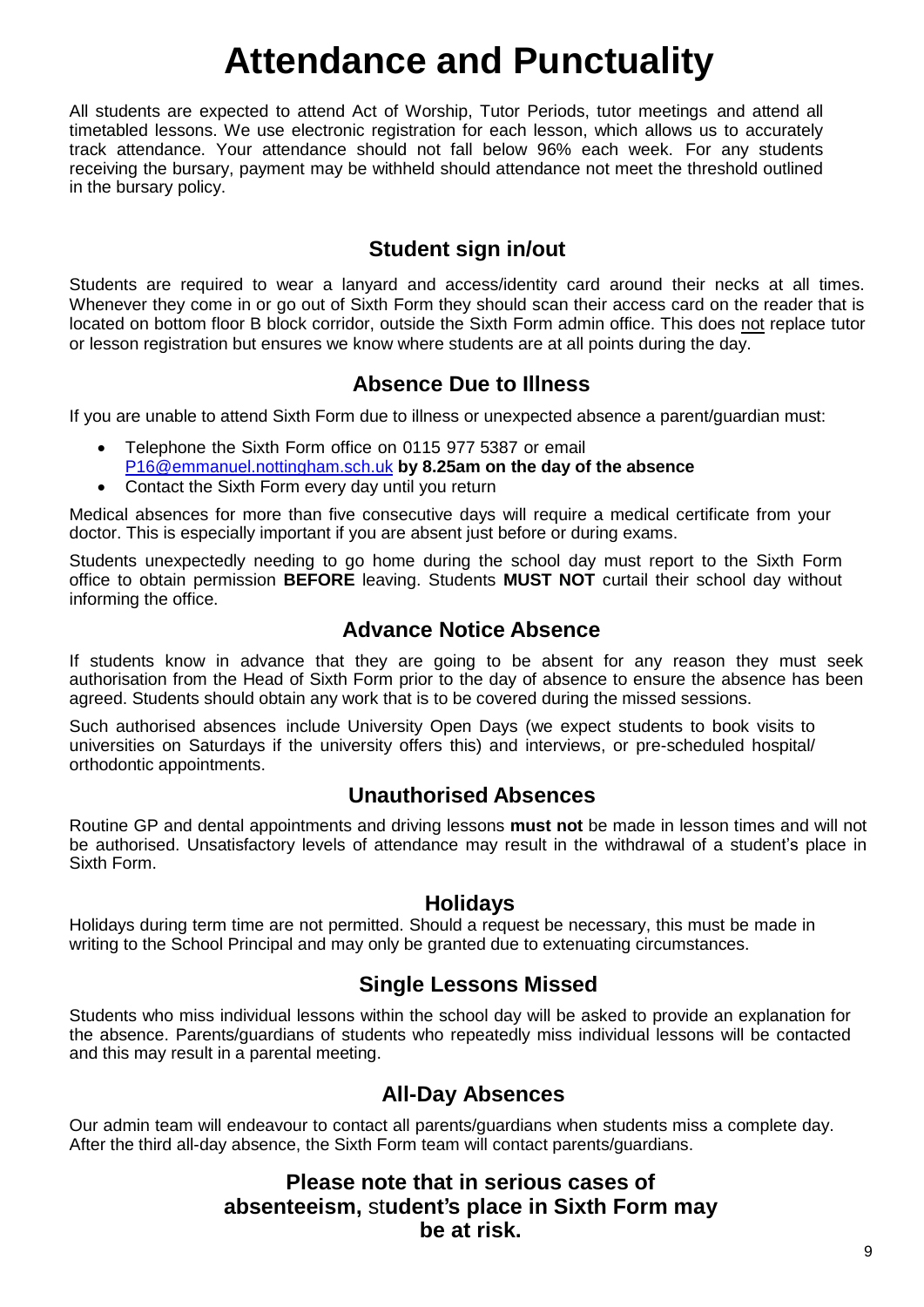## **Punctuality**

Students must arrive in Sixth Form **before 8.25am** each morning. They are expected to be punctual to all Acts of Worship, tutor times, tutor meetings and timetabled lessons. Being on time to lessons will not only make sure that students get the most out of their time with the subject teachers but it is also an indication of your commitment and a mark of respect for your teachers and your peers. Students also need to be aware that when future references are requested by employers or universities, we are frequently asked to provide attendance and punctuality data.

To monitor attendance and punctuality, a register is taken at the start of every lesson in Sixth Form and any latecomers will be marked as late along with the number of minutes late. Subject teachers may choose to impose relevant sanctions where students are missing subject content due to persistent lateness.

The Sixth Form Team will discuss attendance and punctuality data with students on a regular basis, and any concerns will be communicated home. Where students are consistently arriving late to their lessons parental contact will be made by the Sixth Form Team to draw up an action plan of how to ensure this does not continue.

In serious cases of absenteeism or poor punctuality, a student's place in Sixth Form may be withdrawn from a subject.

#### **The Nottingham Emmanuel School's complete Attendance Policy can be found on our website, and is also available on request from the School office.**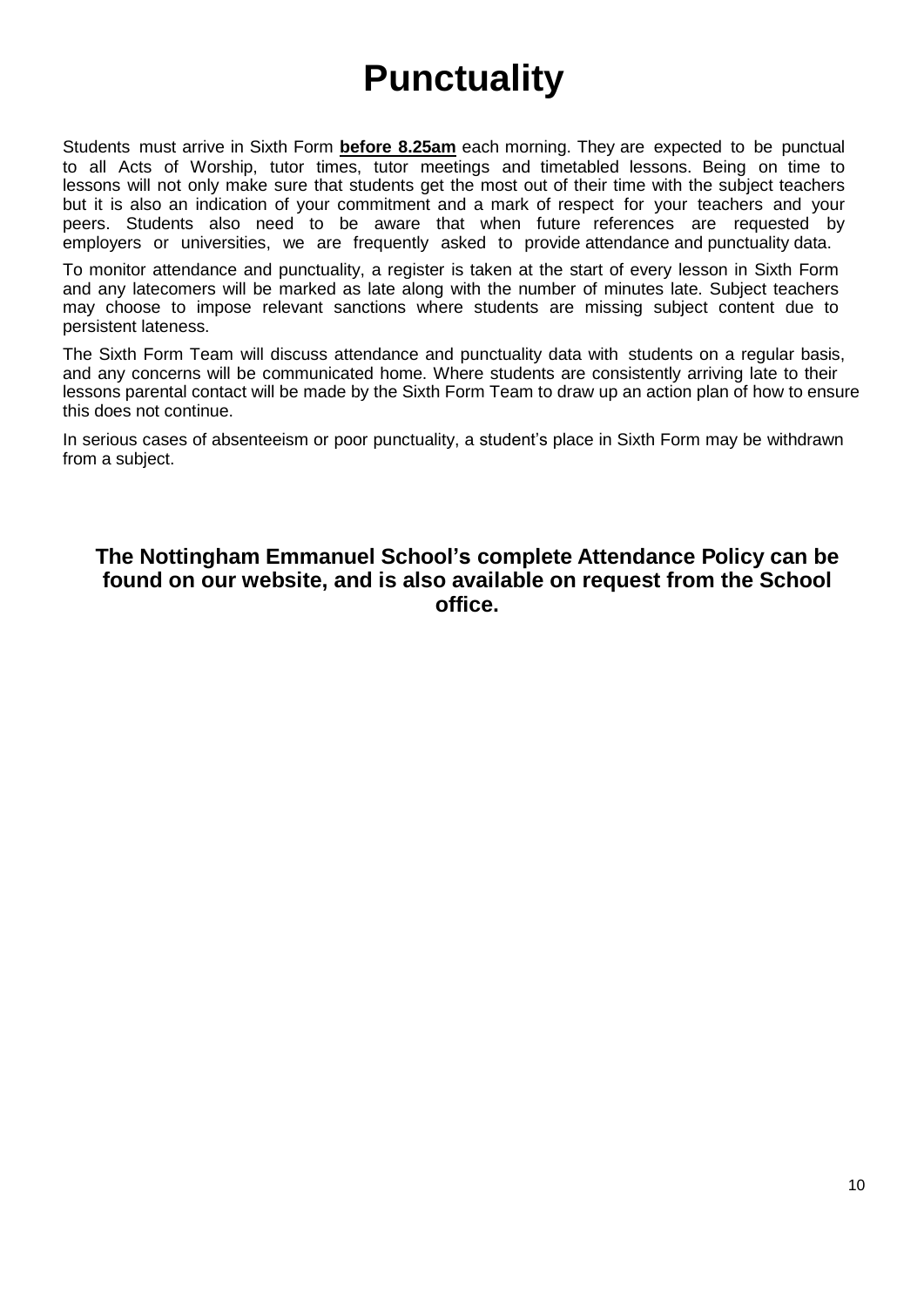## **Learner Agreement**

This agreement is designed to inform students, parents and tutors of the expectations and responsibilities that each student accepts when taking up a place at The Nottingham Emmanuel Sixth Form. Please read the following information carefully, as any breach of this agreement may result in the eventual withdrawal of your place.

#### **CODE OF CONDUCT:**

#### *As a part of the Sixth Form community you are expected to:*

- Attend all timetabled sessions, including lessons, Act of Worship and tutor sessions
- Ensure your attendance level does not fall below 96% during the course of the academic year Arrive to all lessons punctually and appropriately prepared
- Arrange for all planned absences to be approved in advance and report sickness absence to the Sixth Form Office by 8.25am on each day of absence
- Adhere to the school's policy relating to taking holiday in term time
- Make expected progress during the academic year as measured by formal and informal teacher assessments
- Hand in all homework and coursework on the deadlines given by your teachers
- Engage in independent learning during study periods
- Participate in a range of extra-curricular activities offered
- Behave in an appropriate manner at all times, showing respect and consideration towards fellow students, staff, the building and the facilities provided
- Adhere to school policies, including those relating to bullying, racial discrimination and mobile phone use
- Dress appropriately in accordance with the values of the school and Sixth Form dress code

#### *As a member of the Sixth Form community you can expect the following:*

- Good quality teaching and learning
- Regular assessment and good quality feedback on progress, from both your subject teachers and your tutor
- Appropriate individual guidance and support on topics such as improving attitude to learning, accessing subject intervention, study and revision skills, topics for wider reading, appropriate use of study periods and coping with stress
- Opportunities and guidance to support progression to higher education or other career pathways such as an introduction to application processes, personal statement and CV advice, interview skills, support in gaining relevant work experience and completion of references
- A range of courses, activities and enrichment opportunities

#### **Disciplinary Action**

Breaching this agreement or exhibiting behaviour contrary to School's expectations may lead to sanctions in accordance with the School Behaviour Policy. These may include fixed term exclusions, withdrawal from specific courses and in some circumstances, withdrawal of your place altogether. **A copy of the School's Behaviour policy can be obtained from the School office.**

#### **Acceptable System & Internet Use for students**

When students log on to a computer they will be expected to agree to the Acceptable System & Internet Use Policy. Access will be denied if declined. **A copy of the school's Acceptable System & Internet Use Policy can be obtained from the School office**.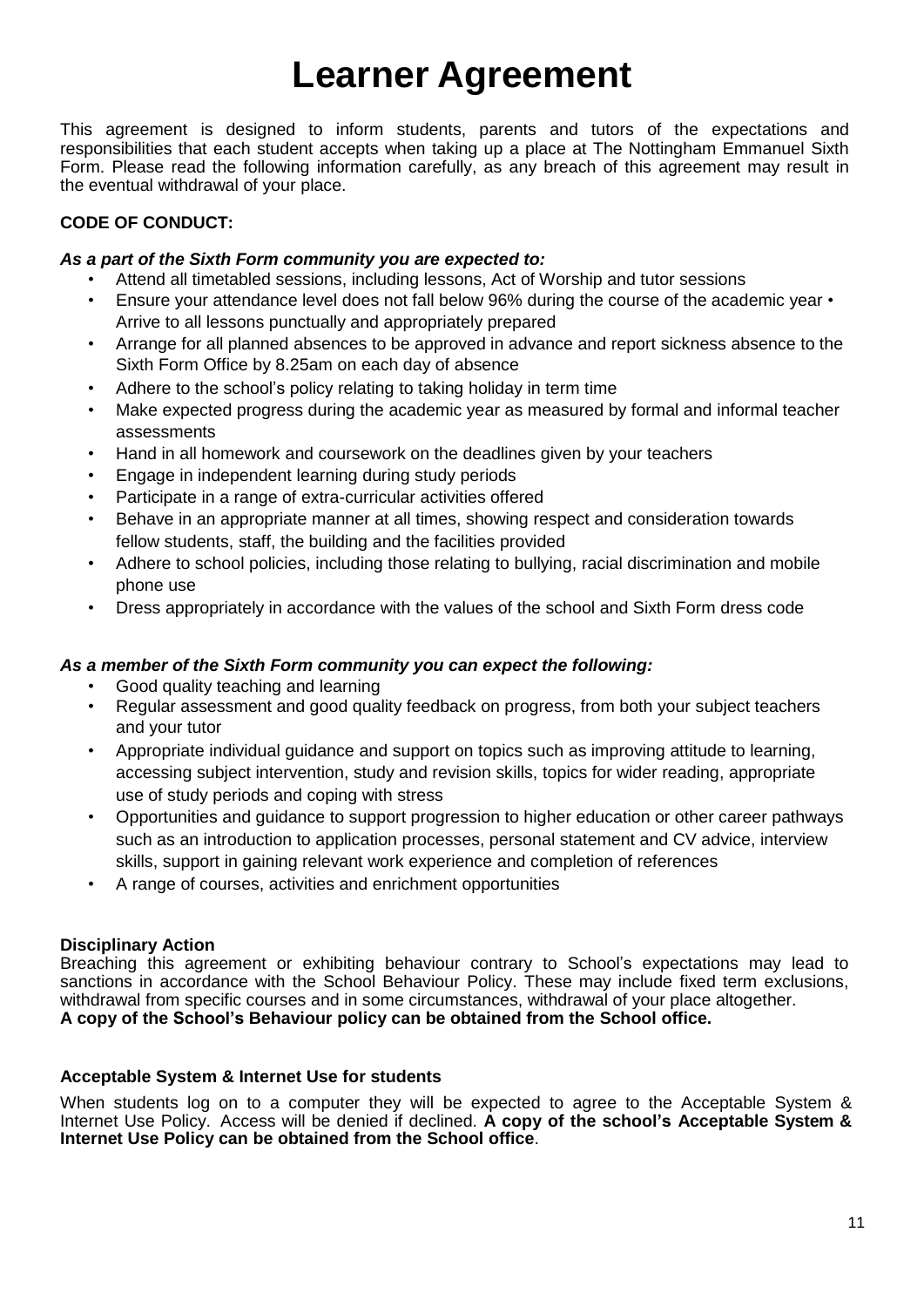### **Trust Policies**

**Please go to our website to access all Trust Policies: <http://www.emmanuel.nottingham.sch.uk/documentation/policies/>**

### **Sixth Form Codes of Practice**

In order for everyone to have the opportunity to succeed and develop their individual potential, it is important for us all to work effectively together to maintain high expectations in upholding the Learner Agreement described earlier, supported by the following codes.

#### **Racial Harassment Code**

In keeping with our Equal Opportunities Policy and Race Equality Policy we reject all forms of racism and everyone is expected to follow this code.

- The Nottingham Emmanuel School is aware of its responsibility for the promotion of racial harmony and understanding. It is committed to creating a positive climate that will enable everyone to work free from intimidation and harassment in order to achieve their full potential
- We will use all our powers and resources at our disposal to eliminate racial incidents
- We will ensure that any complaint is promptly investigated and that everyone is aware of their responsibility and procedures to challenge and report it when it occurs
- We will work with parents, communities and other agencies to ensure that it is clearly understood that racial harassment is unacceptable

#### **Always report complaints of racial harassment to a member of the Sixth Form team.**

#### **Anti-Bullying Code**

We want to ensure that everyone enjoys their education in a pleasant, supportive environment, surrounded by good relationships.

- Every student at The Nottingham Emmanuel School has a right to enjoy learning, free from intimidation both in the school and the surrounding community
- We will not tolerate unkind actions or remarks, even those not intended to hurt or offend
- Any unkind action or comment will be considered to be bullying
- Students should support each other by reporting all instances of bullying
- Bullying will be dealt with seriously, we are an 'open-listening' school

#### **Always report bullying to a member of the Sixth Form team**

#### **Smoking Policy**

The school has a no smoking procedure that applies to everyone at all times throughout the campus.

#### **Contraband**

In order to ensure the health, safety and security of all members of the school community and to provide an appropriate learning environment, the following are examples of items forbidden and should never be in the possession of students in school, when travelling to and from school or on school organised off-site activities: Cigarettes, Fireworks, Alcohol, Illegal Drugs, Dangerous substances, e.g. chemicals, glue, Offensive weapons, e.g. knives, catapults, air pistols, laser pens or any other articles which might be deemed dangerous or potentially dangerous, Aerosol deodorants (due to the potential health and safety implications, particularly for students with asthma). School staff can search a student with their consent for any item banned under the school rules. Principals and staff authorised by them, have a statutory power to search students or their possessions, without consent, where they suspect the student has certain prohibited items. The items that can be searched for under this power are knives or weapons, alcohol, illegal drugs and stolen items. 12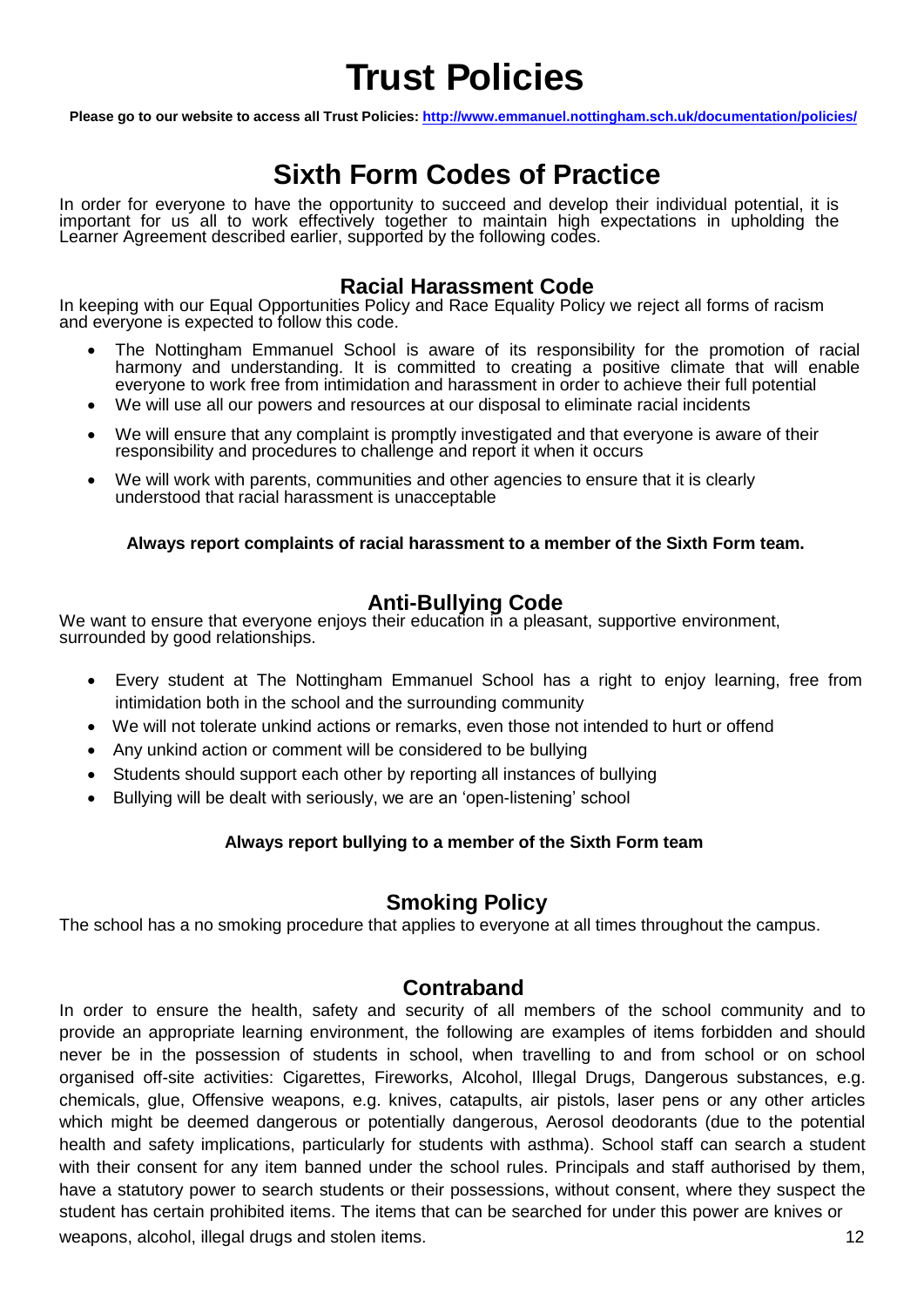## **Sixth Form Codes of Practice continued**

#### **Cars, Bicycles and Motorcycles**

The Principal and Governors believe that the health and safety of all persons on the school site is of paramount importance. It is therefore our intention to ensure as far as is reasonably practicable that safe and accessible car parking facilities are provided and maintained for all staff, students and visitors. We do encourage all students to walk, cycle or take public transport but for students who wish to drive their own vehicle to school, they must park on the adjacent site in one of the allocated bays at Gresham Park.

If you cycle, please secure your bike in the bicycle sheds to the left of the school. As with all personal belongings, bicycles remain the responsibility of the student at all times.

#### **Health and Safety**

In the interests of Health and Safety all students are given ID badges/access cards which allow them to gain access to the school. These must only be used for your own access to the site. Students who forget their access cards must immediately visit the Sixth Form office. Visitors wishing to meet with a member of staff will require an appointment which should be booked in advance.

#### **Plagiarism Policy**

With increasing use of the internet the problem of plagiarism has grown in recent years. Plagiarism is the unacknowledged copying from published sources (including the internet) or incomplete referencing. The two most common types of plagiarism we come across are students simply copying and pasting articles from the internet without referencing and copying another students' work and handing it in as your own.

To help you avoid plagiarism the Sixth Form library has guides to help you with your referencing. The key is that it is fine to use sources from the internet or elsewhere but you must reference where the information came from.

#### **Should any students be found guilty of plagiarism the following action will be**

**taken:** *Copying from another student*

Both students' work will not be marked and will need to be re-submitted. A letter will be sent home to your parents to inform them of the situation and our concerns.

#### *Copying from the internet or any other source*

Your work will not be marked and will need to be re-submitted, again a letter will be sent home.

#### *Incomplete referencing*

Your work will not be marked and will need to be re-submitted. You will have to attend a session on how to reference appropriately with the librarian during tutor period.

In both these cases if this occurs in a coursework only subject you will lose the opportunity to re-draft your work and the re-submitted piece will be final.

Should any of these situations occur on more than one occasion the matter will be passed to the Head of Sixth Form. This may mean that work for a particular unit may be withdrawn or in extreme cases students may be removed from the course.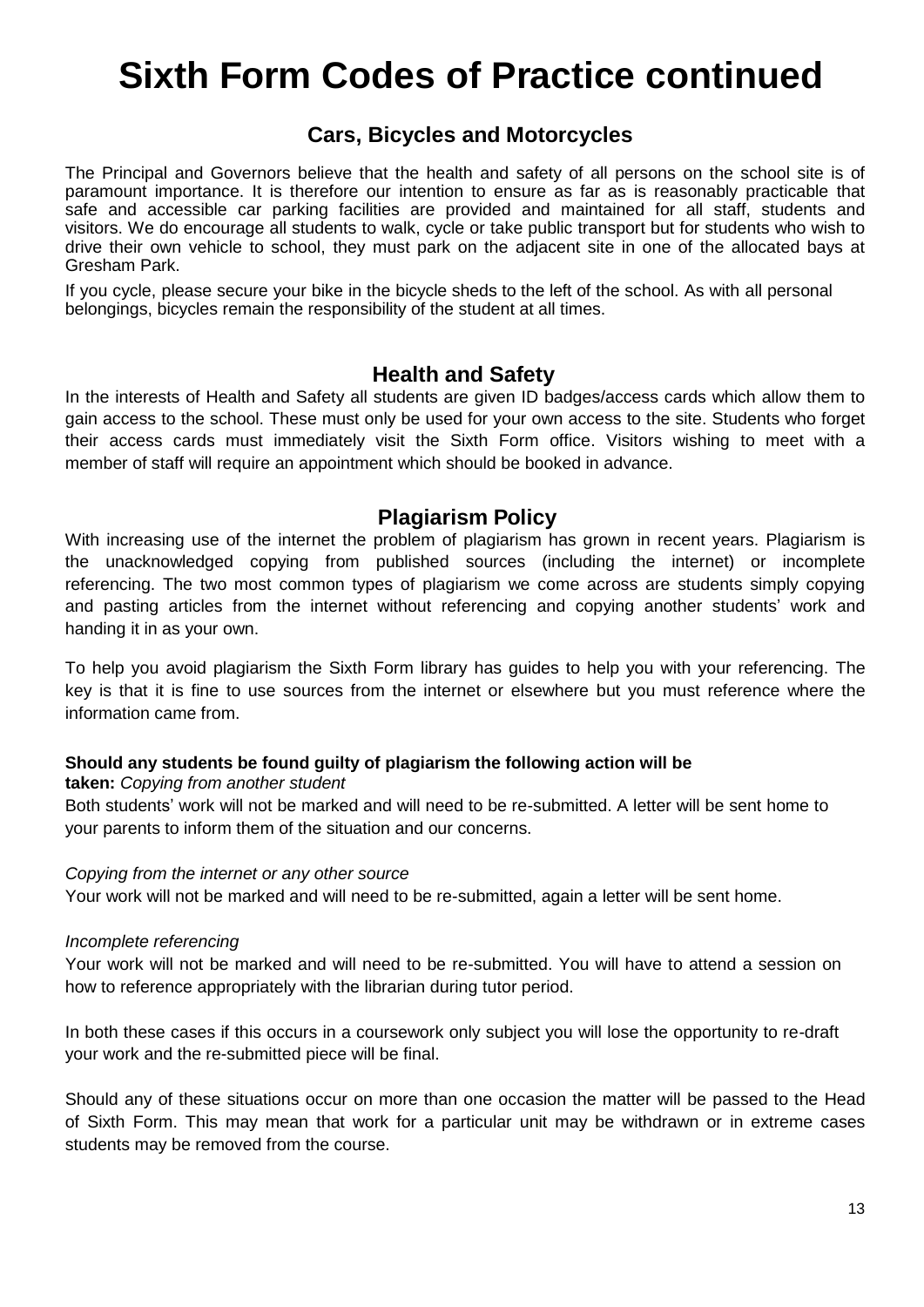## **Use of the Sixth Form**

The Sixth Form is well equipped with excellent ICT facilities and a dedicated library. We ask that you do all you can to keep the building in the best possible condition.

In practice, this means respecting the rooms and the general environment by:

- Putting litter in the bins provided and any pots you use in to the Sixth Form dishwasher
- Not sitting on tables or putting your feet on chairs
- Eating and drinking is only allowed in the Study Hub *not in classrooms, the IT Suite or the library*
- Cleaning up any mess you make immediately, or reporting breakages to a member of staff
- Playing all ball games outside of the building

#### **Sixth Form Study Areas**

The Sixth Form Library is an independent study area, exclusively for Sixth Form students and staff. It is permanently staffed by the librarian who provides support and assistance to students. As this is a silent study area it provides an ideal environment for students to undertake independent study, research and revision.

The Sixth Form IT Suite and the Study Hub are quiet study areas where students are allowed to quietly discuss their work and complete group work.

### **Expected Behaviour in the Study** A**reas**

Mobile phones should be switched off or on silent in the library and IT Suite

No food or drink allowed in the library or IT Suite.

Students are only permitted food and drink and mobile phones in the Study Hub

No computer games/ music videos to be played on the PCs in any of the study areas. PCs are provided for study purposes ONLY.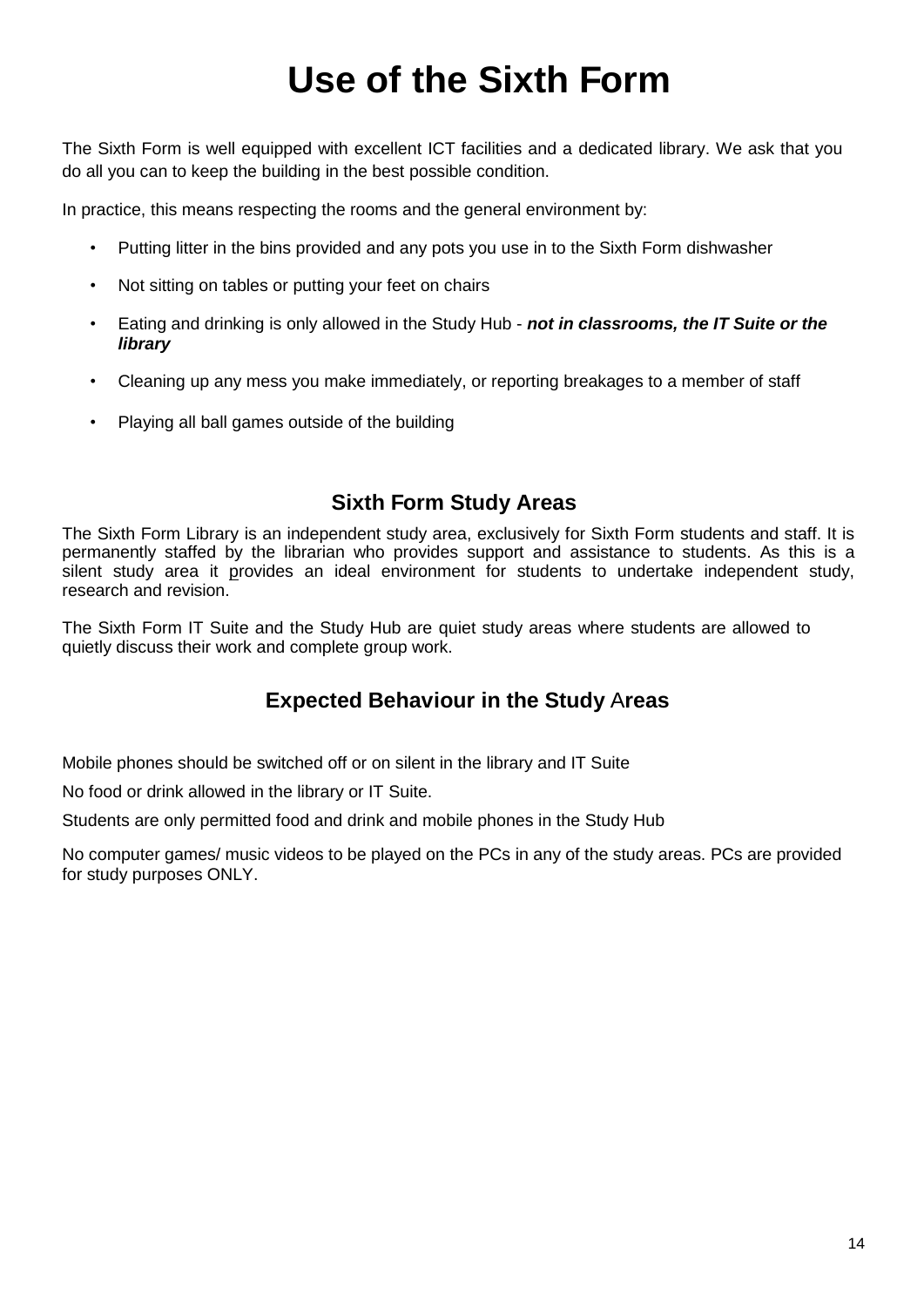### **Assessment, Exams and Progression**

#### **Assessment**

The school has invested in Go4Schools– software which allows students, parents and staff to track attendance, assessment data and character for learning (CfL). Students and parents will be given details of how to log on to Go4Schools at the beginning of term.

As well as monitoring academic progress, staff will also input one of four 'CfL**'** grades: 'Highly Motivated', 'Motivated', 'Inconsistent' or 'Reluctant'. See page 16 for a definition of CfL grades.

Each half term, staff are requested to update students' progress on Go for Schools. At this point, parents will be contacted to let them know that their child's progress has been updated and they can log on and access this information.

If students receive one of the latter two grades for their character for learning they will receive intervention to help them to improve this grade. If they are in receipt of the bursary, then payment may be affected.

#### **Exams**

Students will be required to sit formal mock exams in each subject with an exam component. These exams will take place at pre-arranged times in the year. These dates will be published in the school calendar.

We are keen that all students are successful on their chosen courses and that they demonstrate the qualities needed to achieve at this level. With this in mind, students failing to achieve at least an E (or equivalent) grade in the mock exams may not be able to proceed to the final Summer exams in this subject. This is not a decision taken lightly and will be made in consultation with subject teachers. Students who achieve a grade below their benchmark grade in their mock exam may also be asked to re-sit the exam until they prove themselves to have the knowledge and skill required to progress.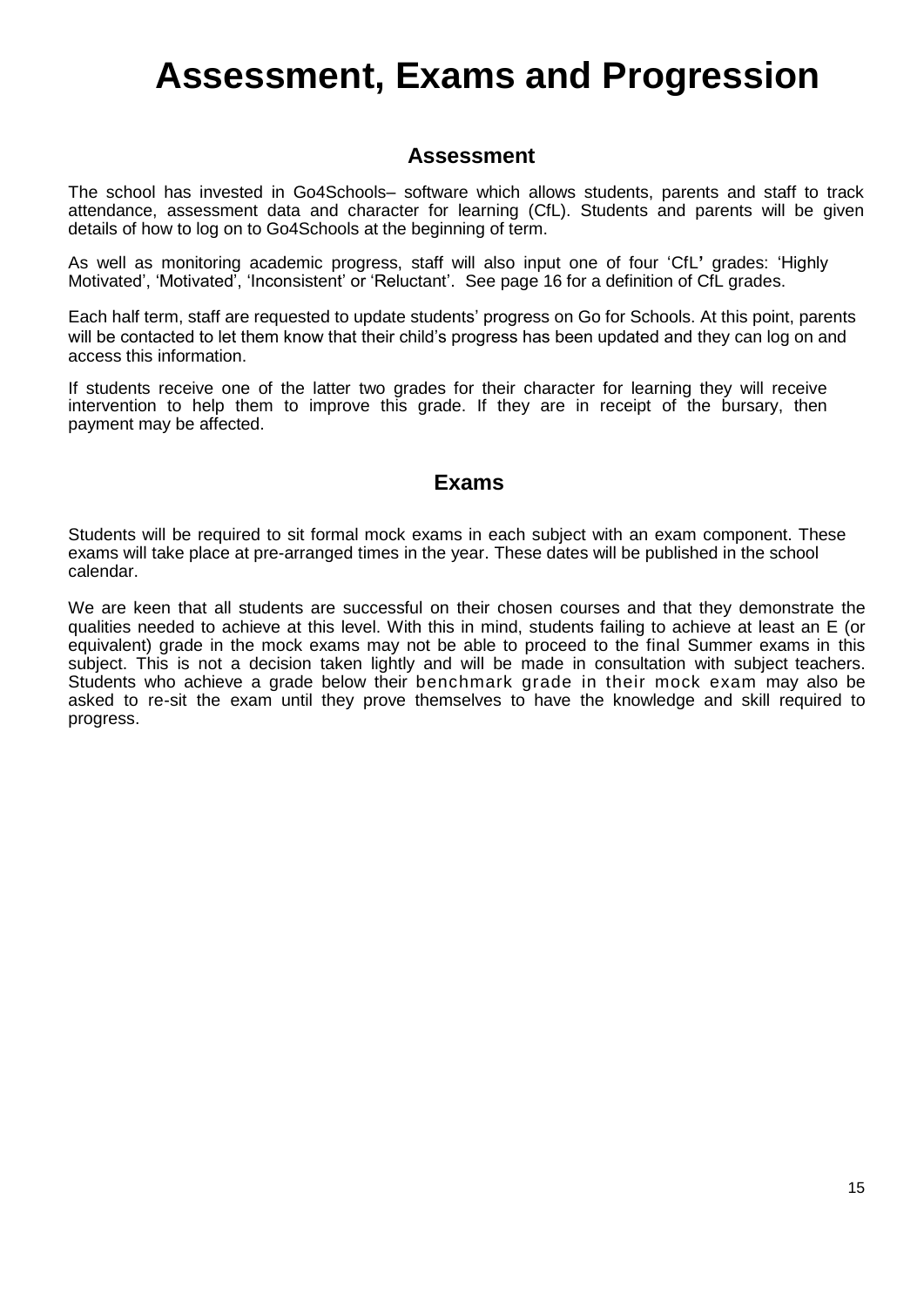#### **Progression**

For students studying the level 2 pathway (GCSE equivalent), the natural progression is onto a level 3 (A level equivalent) programme of study. However in order to proceed, students will need to have a minimum of 5 GCSEs (9-4) including Maths and English Language.

It is expected that students in Year 12 should achieve at least pass (E grade) in their progress exams to progress into year 13. Where this is not achieved appropriate changes to a student's programme of study may be made.

As a Sixth Form, the option of repeating Year 12 is not something we offer to our students. Support and guidance will be provided to assess a student's future options including finding an alternative school or college if required.

#### **Coursework**

Final deadlines are **FINAL**. If **coursework** is not handed in by the deadline, there is the possibility that the teacher will give a mark of **ZERO**. Final deadlines are set to allow teachers sufficient time to mark and submit the work.

#### **Homework**

Homework is an extremely important part of consolidating learning and making academic progress. The expectation is that **ALL** homework is completed and handed in by the deadline. Where this does not happen, a student will be required to complete the departmental sanction as set by the subject teacher.

#### **Baseline Assessment/Dyslexia Screener**

Please note that all entrants to Year 12 sit a baseline assessment within the first few weeks of term. The screener is not a diagnostic assessment, however depending on the nature of the results, in certain cases the screener may lead to the recommendation that a full formal assessment for dyslexia should take place (externally) or may suggest a processing skills assessment is carried out (organised internally). This may then lead to qualification for additional exam access arrangements such as extra time, use of a laptop etc.

#### **Exam Access Arrangements**

If a student has previously been eligible for exam access arrangements (extra time, reading support, writing support etc) they must notify the Exams Manager immediately [hre@emmanuel.nottingham.sch.uk](mailto:hre@emmanuel.nottingham.sch.uk) The Nottingham Emmanuel Sixth Form will endeavour to provide students with the same access they received at GCSE level, however please note there is no guarantee.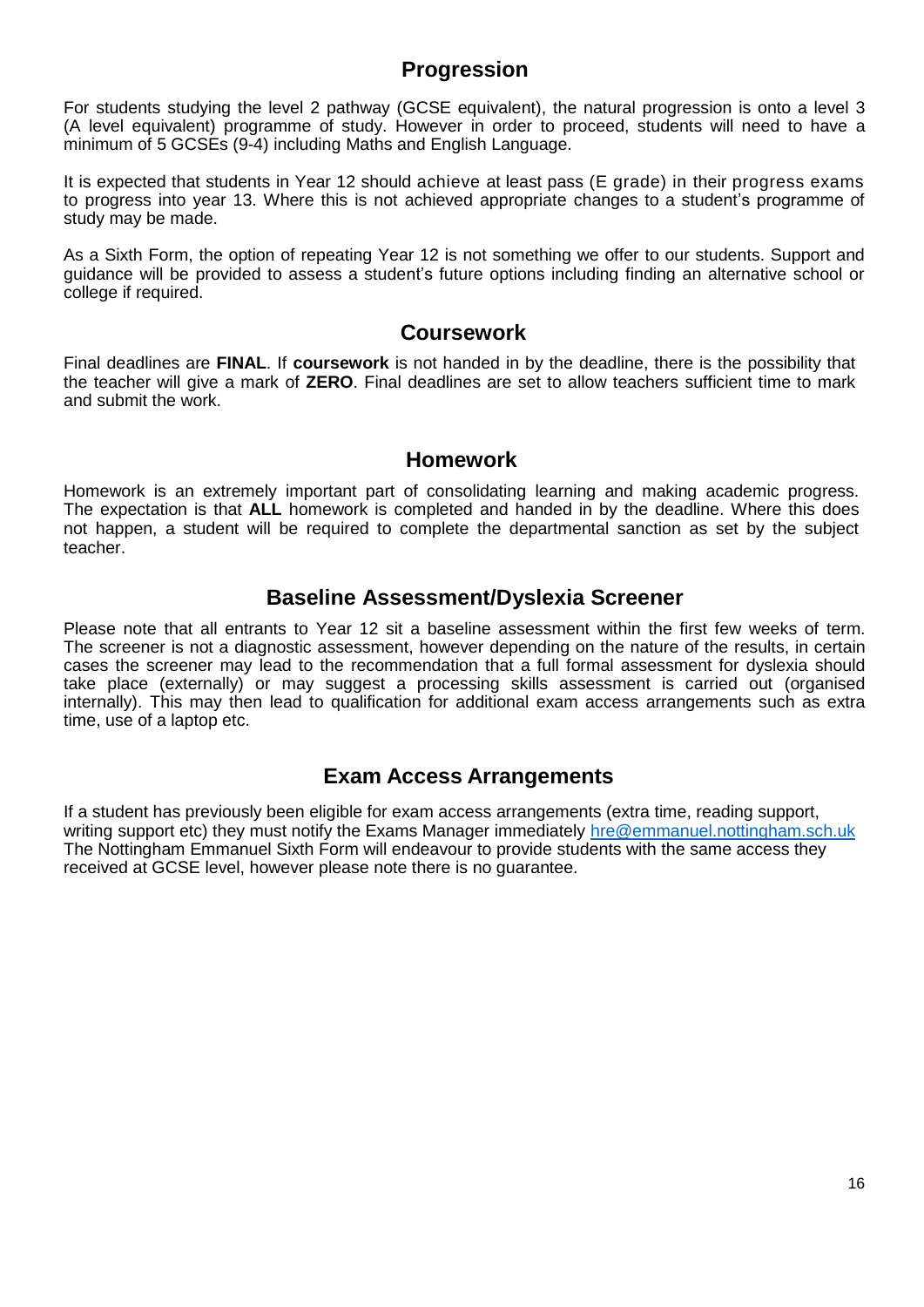## **Character for Learning Grades – explained**

A student who takes responsibility for learning at Emmanuel is **ambitious, well-resourced and perseveres**. Each of the three strands links directly to one of our school values. We develop these together as a school community. Students are assessed against for four level descriptors (Highly Motivated, Motivated, Inconsistent or Reluctant) for each of the three strands



| Ambitious (Hope)           |  |                                                                                                                                                                                                                 |  |
|----------------------------|--|-----------------------------------------------------------------------------------------------------------------------------------------------------------------------------------------------------------------|--|
| <b>Highly</b><br>motivated |  | am consistently clear about my strengths and my areas for development. I can<br>consistently break down the steps that I need to take to improve my work.<br>know who to work with to help me achieve my goals. |  |
| Motivated                  |  | am clear about my strengths and my areas for development. I can often break<br>down the steps that I need to take to improve my work.<br>mostly know who to work with to help me achieve my goals.              |  |
| Inconsistent D             |  | am sometimes confused about my strengths and areas for development. I struggle<br>to break down the steps to help improve my work.<br>don't know who to work with to help me achieve my goals.                  |  |
| <b>Reluctant</b>           |  | I don't know what my strengths are or my areas for development. I just want to get<br>to the end point.<br>I don't work with others to help me achieve my goals.                                                |  |

| Perseveres (Dignity)       |   |                                                                                                                                                                                                             |
|----------------------------|---|-------------------------------------------------------------------------------------------------------------------------------------------------------------------------------------------------------------|
| <b>Highly</b><br>motivated |   | I consistently use feedback to help me to complete the task or to solve the problem.<br>I never give up when I face a challenge even though I may want to.<br>I always seek the help and support of others. |
| Motivated                  |   | I mostly use feedback to help me to complete the task or to solve the problem. I<br>rarely give up when I face a challenge even though I may want to.<br>I often seek the help and support of others.       |
| Inconsistent               |   | I sometimes use feedback to complete the task or to solve the problem. I sometimes<br>give up when I face a challenge.<br>I sometimes seek the help and support of others.                                  |
| <b>Reluctant</b>           | ⊔ | I rarely use feedback to complete the task or to solve the problem. I normally give up<br>when I face a challenge<br>I am unwilling to seek the help and support of others.                                 |

| Well-resourced (Wisdom)    |   |                                                                                                                                                                                                                          |
|----------------------------|---|--------------------------------------------------------------------------------------------------------------------------------------------------------------------------------------------------------------------------|
| <b>Highly</b><br>motivated | L | consistently complete learning outside of the<br>classroom. I can effectively use self-testing and<br>revision techniques.                                                                                               |
| Motivated                  | L | I mostly complete learning outside of the<br>classroom. I can use self-testing and revision<br>techniques.<br>often take responsibility for my work and work effectively with others most of the time.                   |
| Inconsistent D             |   | don't always complete learning outside of the classroom.<br>am inconsistent in using self-testing and revision techniques. I don't<br>often take responsibility for my work and I don't always work well with<br>others. |
| <b>Reluctant</b>           |   | am reluctant to complete learning outside of the classroom. I would rather avoid<br>using self-testing and revision techniques.<br>don't take responsibility for work and I don't want to work with others               |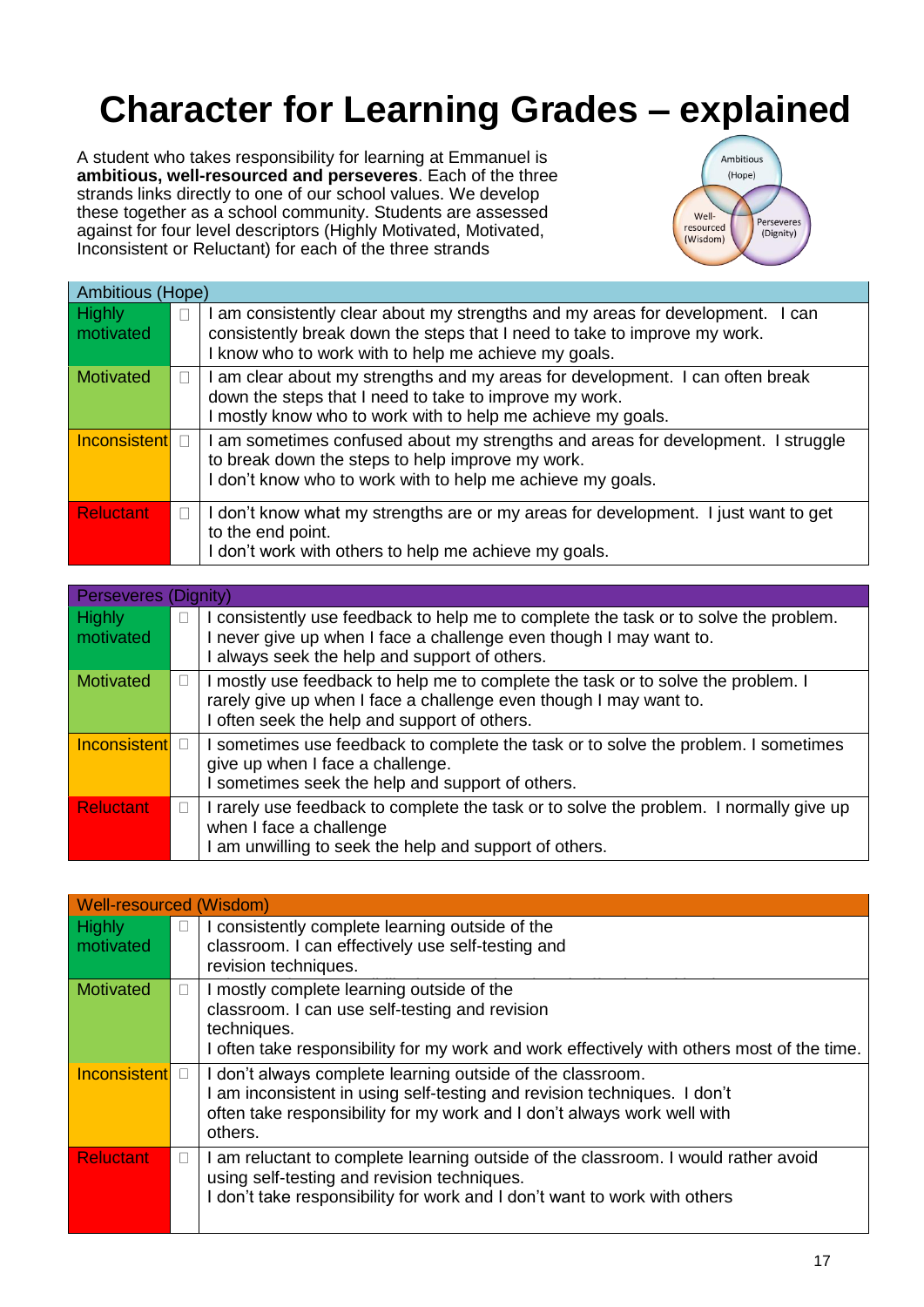## **Applying to Universities**

This process starts at the end of Year 12 students in the form of guidance in researching courses and universities using a range of resources available within college and via the UCAS Apply website www.ucas.com. In addition, a UCAS Parents Evening is held in the September of Year 13 to support parents and students through the process.

There are a number of different resources available to help with the decision about which universities and which courses to apply for. These include:

- Access to Unifrog an online tool which helps you choose the most suitable universities for you
- Copies of university prospectuses available in the library
- University websites
- Information about university open days

In addition, subject teachers and tutors will be able to advise on the suitability of courses.

### **The UCAS Points Tariff**

When you begin to research courses, you may find that rather than specify grades for entry on to a course, the prospectus instead gives you a required points score. This score is based on the total number of points you accumulate through completion of your A levels.

| Grade        | A Level   | <b>BTEC L3</b><br><b>Extended Certificate</b> |
|--------------|-----------|-----------------------------------------------|
| $A^*$        | 56 points | Distinction* - 56 points                      |
| A            | 48 points | Distinction - 48 points                       |
| B            | 40 points |                                               |
| $\mathsf{C}$ | 32 points | Merit - 32 points                             |
| D            | 24 points |                                               |
| E            | 16 points | Pass - 16 points                              |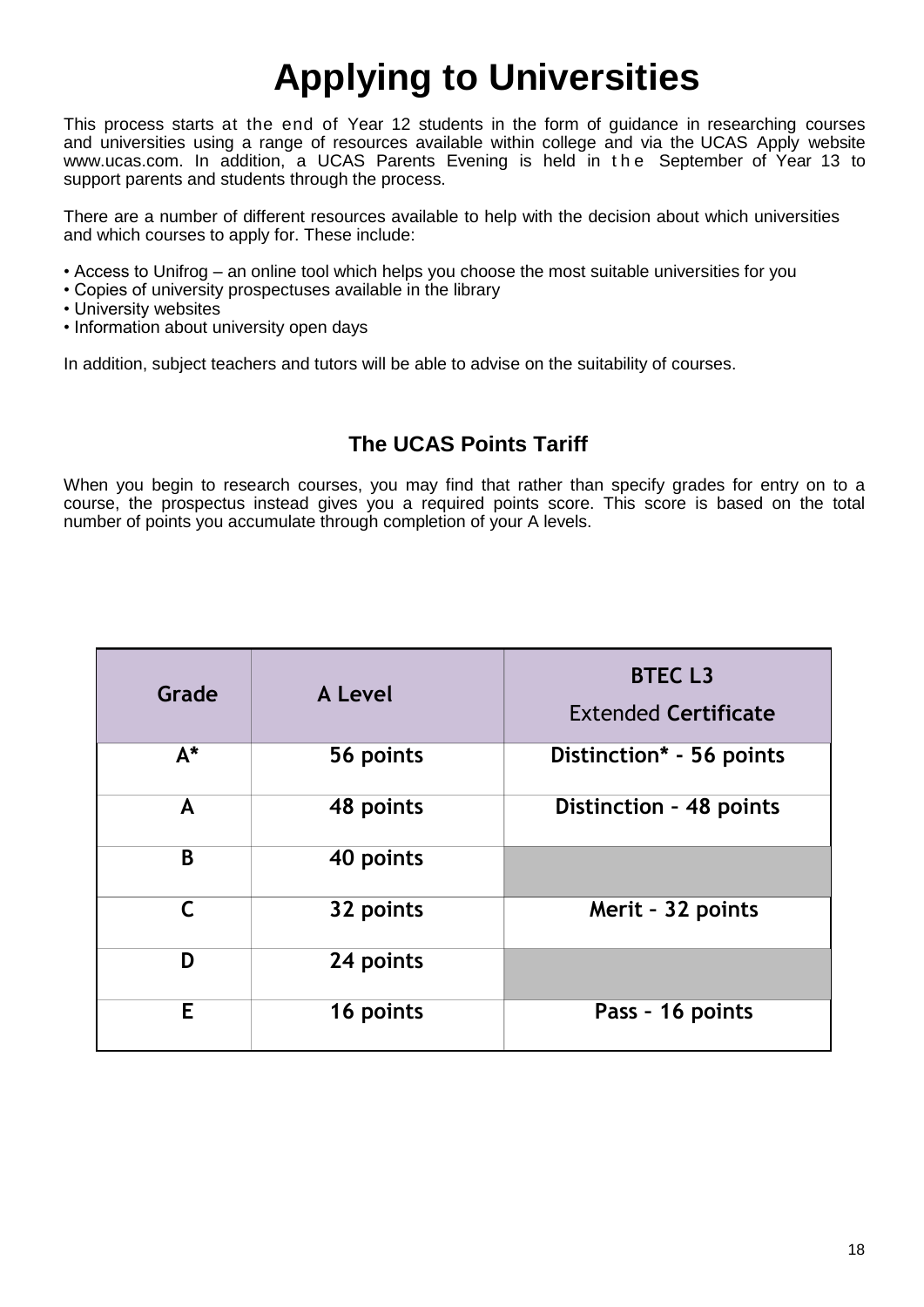## **Communication**

We welcome parents to contact us by phone, email or in person by pre-arranged appointment as the need arises and are always happy to discuss any concerns you may have:

#### **Tel : 0115 977 5387**

#### **Email : P16@emmanuel.nottingham.sch.uk**

#### **Change of Details**

It is important that we have up to date student, parent/guardian contact details at all times. Please inform the Sixth Form **immediately** if there are any changes to circumstances relating to you or your child that we need to be aware of.

#### **Parent Mail and Texts**

To have text alerts and emails informing you of important announcements, events and activities taking place, please supply an email address and mobile phone number to the Sixth Form Office and you will receive a link to activate your ParentMail account.

We ask that all parents/carers have verified their accounts and ensure they keep their ParentMail account up to date with correct contact details (telephone number & email). ParentMail is available as an app on smart phones; we would encourage all parents/carers to download this app. It is the parent/carers' responsibility to ensure all these details are kept up to date so they can continue to receive communications from the school.

ParentMail is also be the payment system for the school. When you are sent the registration link and click on it to register, you will be able to register for the payment side as well as messages.

#### **Parental/Medical/Photo Consent**

There are many trips and visits students can get involved in throughout their time in Sixth Form. In order for students to participate we ask that a parental/medical consent form is completed. Please return this form as soon as possible at the start of the academic year. We also ask that, at the start of the year, students complete a photo consent form which covers permissions for that academic year.

#### **Parental Access to Student Progress**

The school has invested in an online package, Go4Schools\*\* which will allow parental access to records on attendance, assessment and character for learning. Staff and students also have access to Go4Schools in order to track and analyse data.

\*\*Details of how to access Go4Schools are available on our website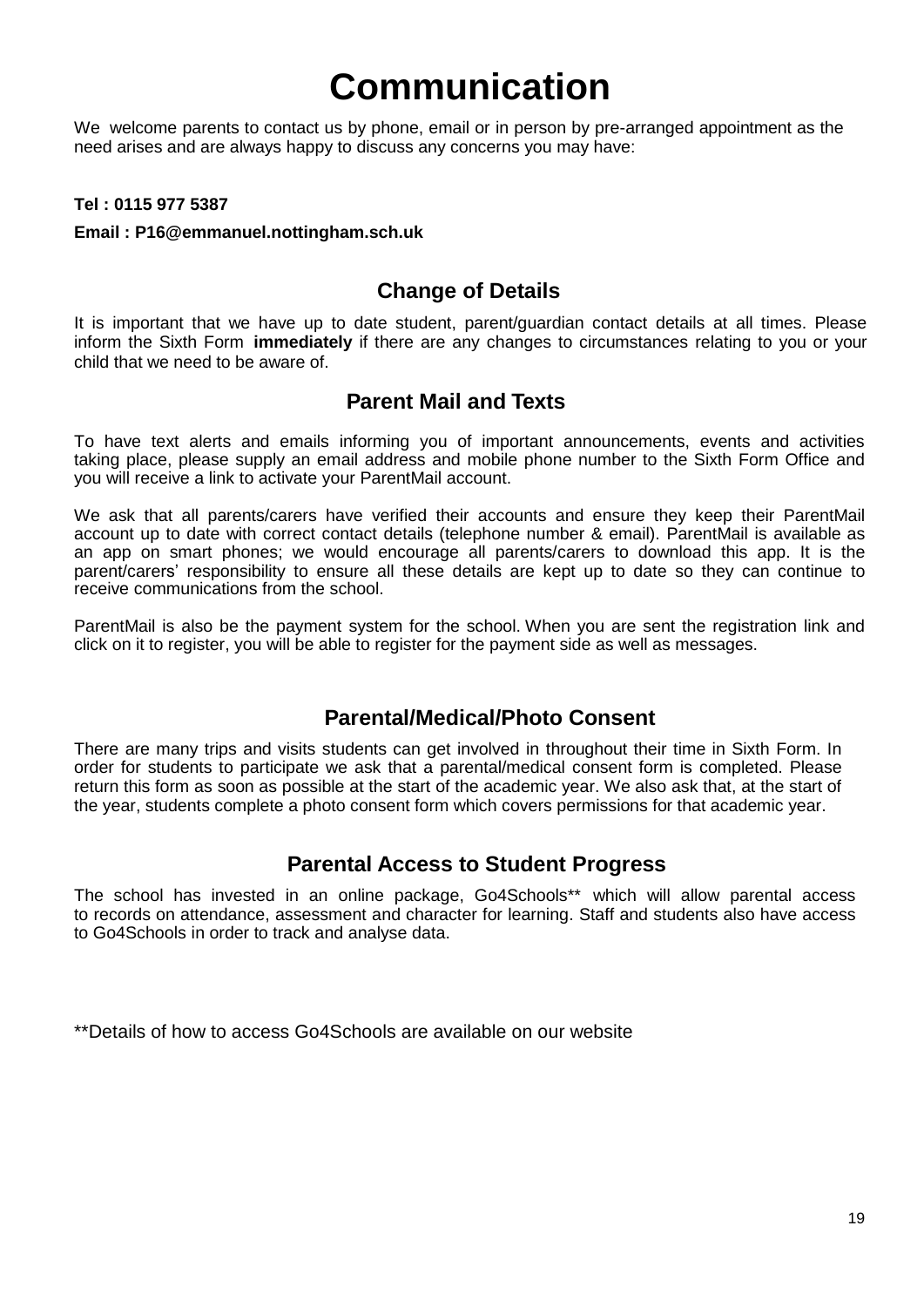## **Financial Support**

### **The Bursary Fund**

Please see our bursary guidance for more information on our website: <https://emmanuelsixthform.com/students/sixth-form-bursary-information/>

Here you will also find a copy of the bursary application form. This should be completed and returned, via email, to the Sixth Form administrator.

### **Free School Meals**

You will need to re-apply for free school meals even if you previously received them at Emmanuel or at another school.

Please apply as soon as possible before the start of the new academic year using the following link: <https://www.cloudforedu.org.uk/ofsm/sims/>

### **Transport & Travel**

If you receive the Sixth Form bursary, this can be used to part or fully fund travel costs.

Nottingham City Transport offer a range of student bus cards [www.nctx.co.uk](http://www.nctx.co.uk/) [/travelcentre@nctx.co.uk](http://www.nctx.co.uk/) or call **0115 950 60 70** (open 7 days a week)